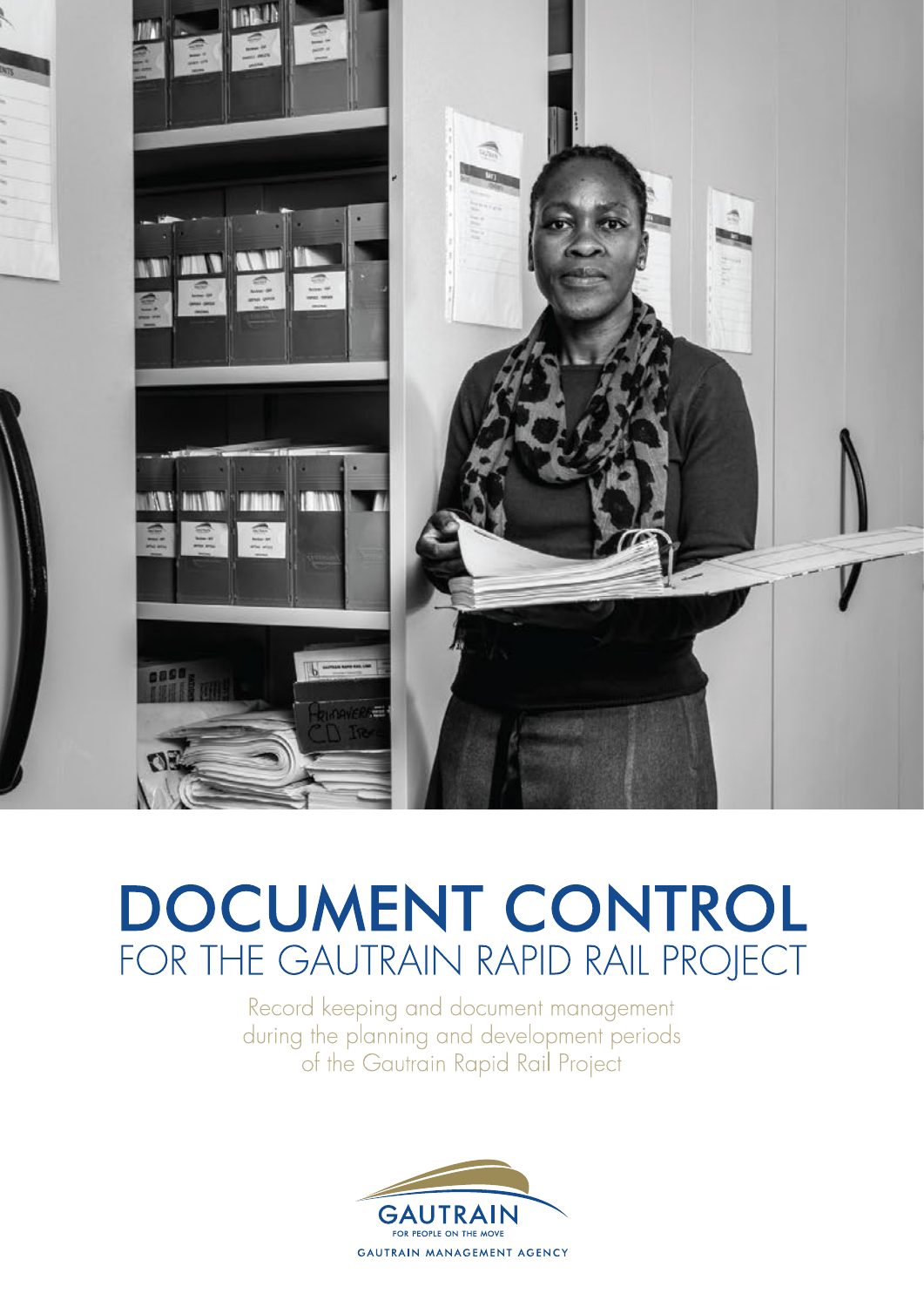# INDEX

| <b>HIGHLIGHTS</b><br>The challenge<br>The outcome                                                                                                                                                                                                                               | 3  |
|---------------------------------------------------------------------------------------------------------------------------------------------------------------------------------------------------------------------------------------------------------------------------------|----|
| <b>1. HOW IT ALL STARTED</b>                                                                                                                                                                                                                                                    | 4  |
| <b>2. FACING THE CHALLENGE</b><br>2.1 Getting context<br>2.2 The stakeholders<br>2.3 Specific challenges                                                                                                                                                                        | Δ  |
| <b>3. GRAPPLING WITH THE ISSUES</b><br>3.1 Complexity of the Gautrain project<br>3.2 Intensive consultation and document<br>management requirements<br>3.3 Tight timelines<br>3.4 Initial lack of formalised and<br>integrated record keeping and<br>document management system | 5  |
| <b>4. WHAT WAS DONE</b>                                                                                                                                                                                                                                                         | 8  |
| How did the ProjectWise system work?<br><b>5. WHAT WAS LEARNT</b><br>What worked well?<br>What didn't work well?                                                                                                                                                                | 9  |
| <b>6. MOVING FORWARD</b>                                                                                                                                                                                                                                                        | 10 |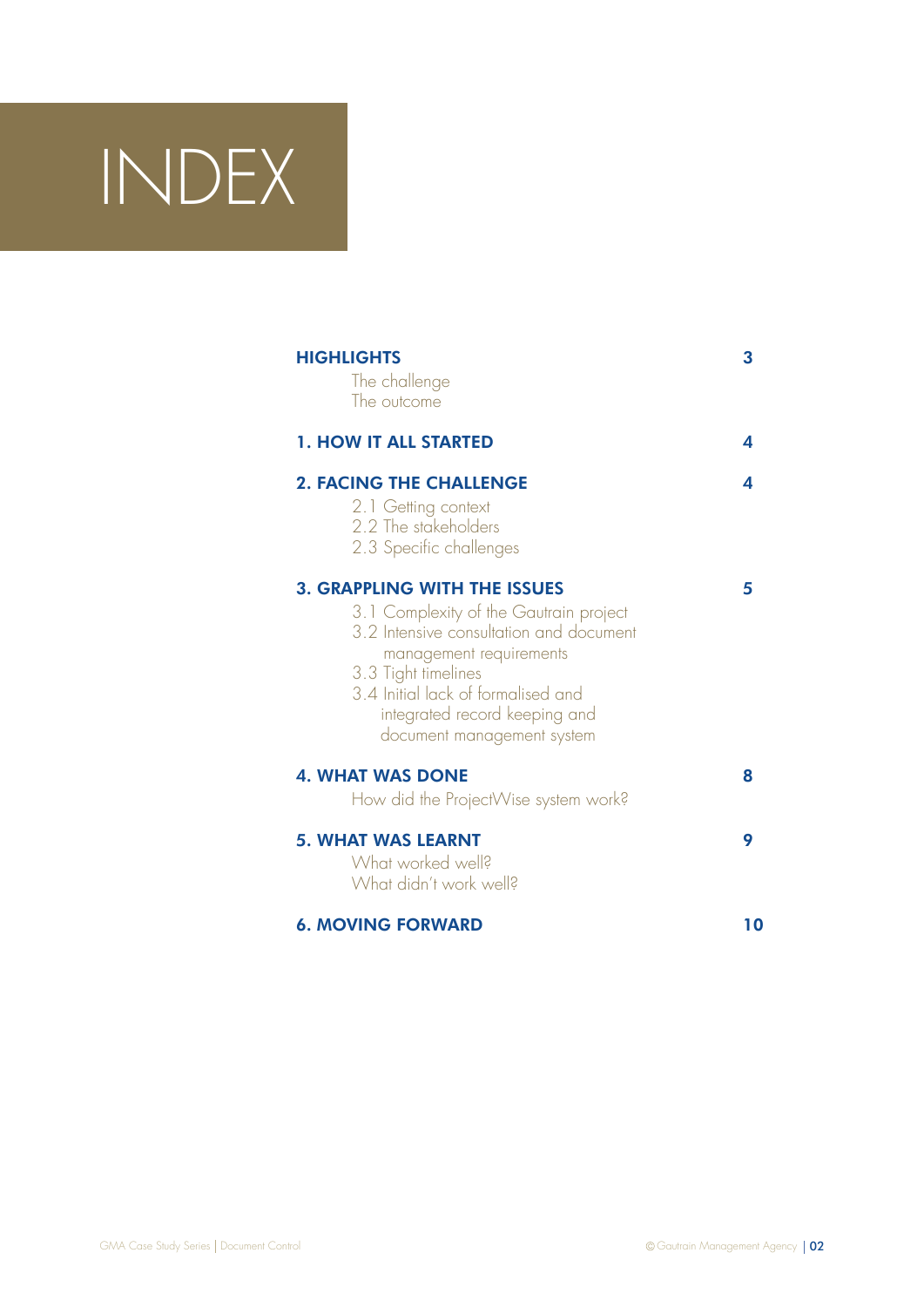

*This case study traces the record keeping and document management processes from the beginning of the Gautrain project planning period in 2000, through to the end of the development period in 2011. We discuss the challenges that the Provincial Support Team (PST) experienced in setting up and managing the systems, the valuable lessons that were learnt, and recommendations for implementing a document management system in other similar large-scale transport infrastructure projects.*

# **HIGHLIGHTS**

# THE CHALLENGE

The Gautrain Rapid Rail project had different requirements during its various stages, plus the nature of the Public Private Partnership (PPP) and the vast number of stakeholders involved in the process all made managing records and documents very complicated. This was further compounded by tight timelines and an initial lack of a formalised and integrated document management system, as well as other issues, which we'll discuss below.

# THE OUTCOME

The record keeping and document management

systems implemented in the Gautrain project were by and large successful. Despite the initial lack of a formal, electronic system during the pre-development phase of the project, the skills and commitment of team members contributed to making the manual system successful. Managing the manual system, however, was time consuming and had other major drawbacks. Once the formal electronic system was implemented at the beginning of the development period, document control became a much more time and process efficient procedure.

*A large PPP*<br>A large PPP<br>such as the rapid rail<br>Gautrain project can't<br>be successful unless *infrastructure project such as the rapid rail Gautrain project can't be successful unless every decision is recorded and communicated to the right people at the right time, using a proper record keeping and document management system.These systems can be thought of as the fuel that keeps the project vehicle moving in the right direction."*

- COO Mr William Dachs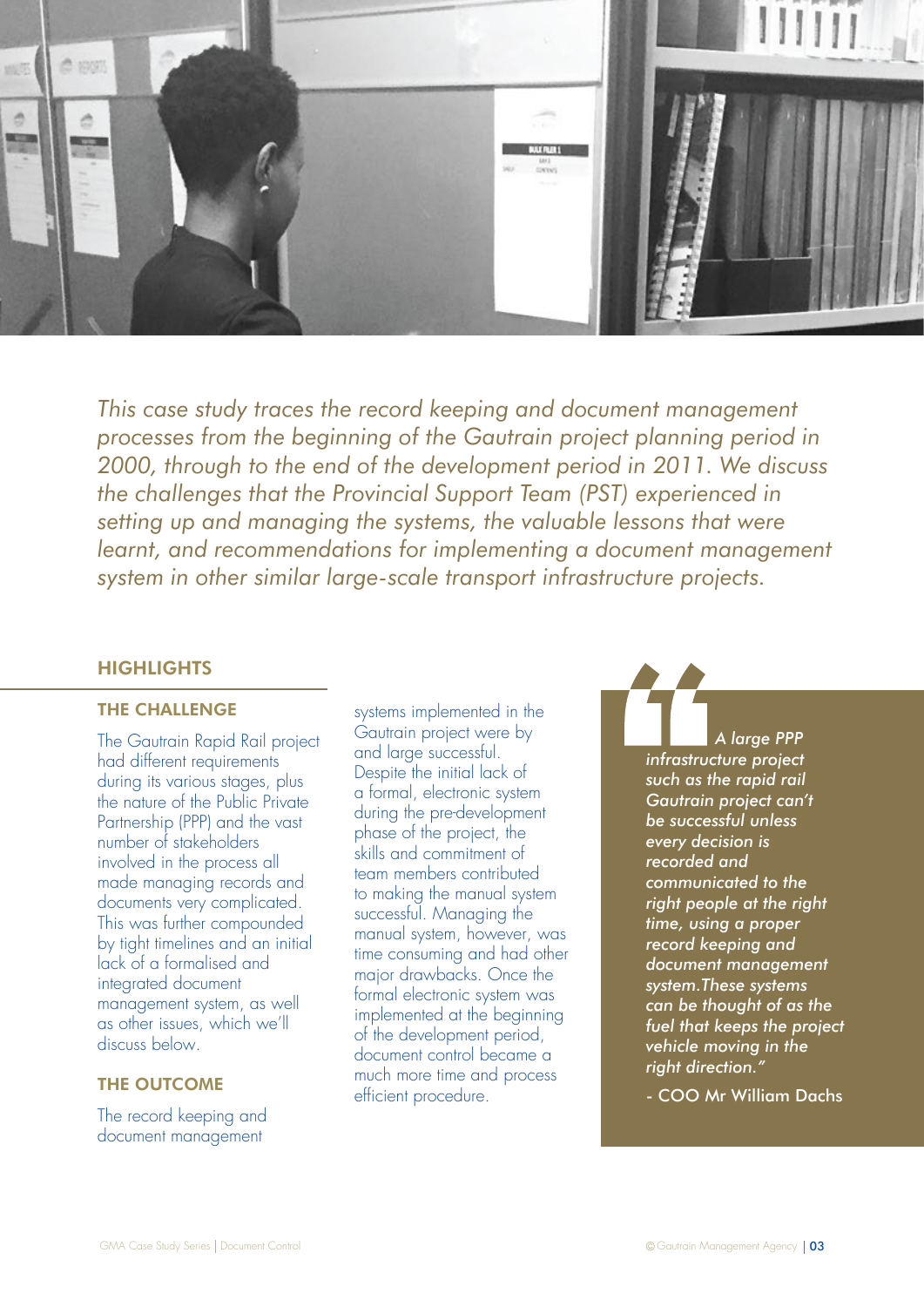*Handling of documents and communication between the two then bidders and the Gauteng Provincial government during the early period of the project was extremely sensitive, and proper measures were taken to handle all documents while a formal document management system was being set up."* 

*- Henry Siebert*

# 1. HOW IT ALL STARTED

The first major document involved in the conception of the rapid rail Gautrain project was the Inception Report issued in June 2000. This was created shortly after the announcement of Gautrain as a Blue IQ or Spatial Development Initiative (SDI) Project in February 2000. The Inception Report was preceded by pre-feasibility study documentation in 1999 and was followed by comprehensive feasibility study reports, culminating in a Request for Proposals (RFP) in 2001. This RFP request was issued after the formal approval of the Gautrain project by the Gauteng Provincial Government (GPG) in 2001.

These documents were issued during the planning period of the project. The need for an RFP came about because of a decision to establish a PPP as the most suitable way of executing the Gautrain project. The GPG as the public partner issued the RFP to procure a suitable private partner, and the bidding phase marked the transition from the planning to the development period.

# 2. FACING THE **CHALLENGE**

# 2.1 Getting context

Record keeping and document management, while related to each other, serve distinct purposes. Records provide evidence of an organisation's activities and policies and because of this, they're often subject to strict compliance requirements such as retention, access and destruction.

Documents, on the other hand, can contain information or data that can be changed and accessed by many people in an organisation. Whereas all records are documents, not all documents generated through the lifetime of an organisation are permanent records that have to be kept. Some documents, such as emails used to reach a decision or implement a process, don't form part of an organisation's records.

The reason for keeping records is to make sure that complete, relevant and accurate information is accessible to support financial and performance reporting. Document management aims to create a seamless communication network of channels among all the stakeholders in a large project.

# 2.2 The stakeholders

The vast scope and complexity of the Gautrain project meant that communication had to take place among a large number of stakeholders.

The stakeholders directly involved in the record keeping and document management processes were:

- The Gauteng Provincial Government (GPG) as the owner of the Project and the public partner in the PPP Project.
- The then Gauteng Department of Public Transport, Roads and Works (GDPTRW, also referred to as Gautrans) as the Gautrain proponent.
- The consortium of consultants appointed by the GPG, consisting of Khuthele Projects, Arcus-Gibb and Lebone Engineering, which later on became part of the Provincial Support Team (PST), as well as Ledwaba Mazwai and Equinox.
- The Provincial Support Team (PST) appointed by the GPG to assist with the management of the development of the Project.
- The Concessionaire Bombela Consortium and its subsidiaries (from mid-2005), as the preferred bidder and then as the private partner in the PPP.

The Gautrain Management Agency (GMA) was appointed as a statutory agency to take over the task of running the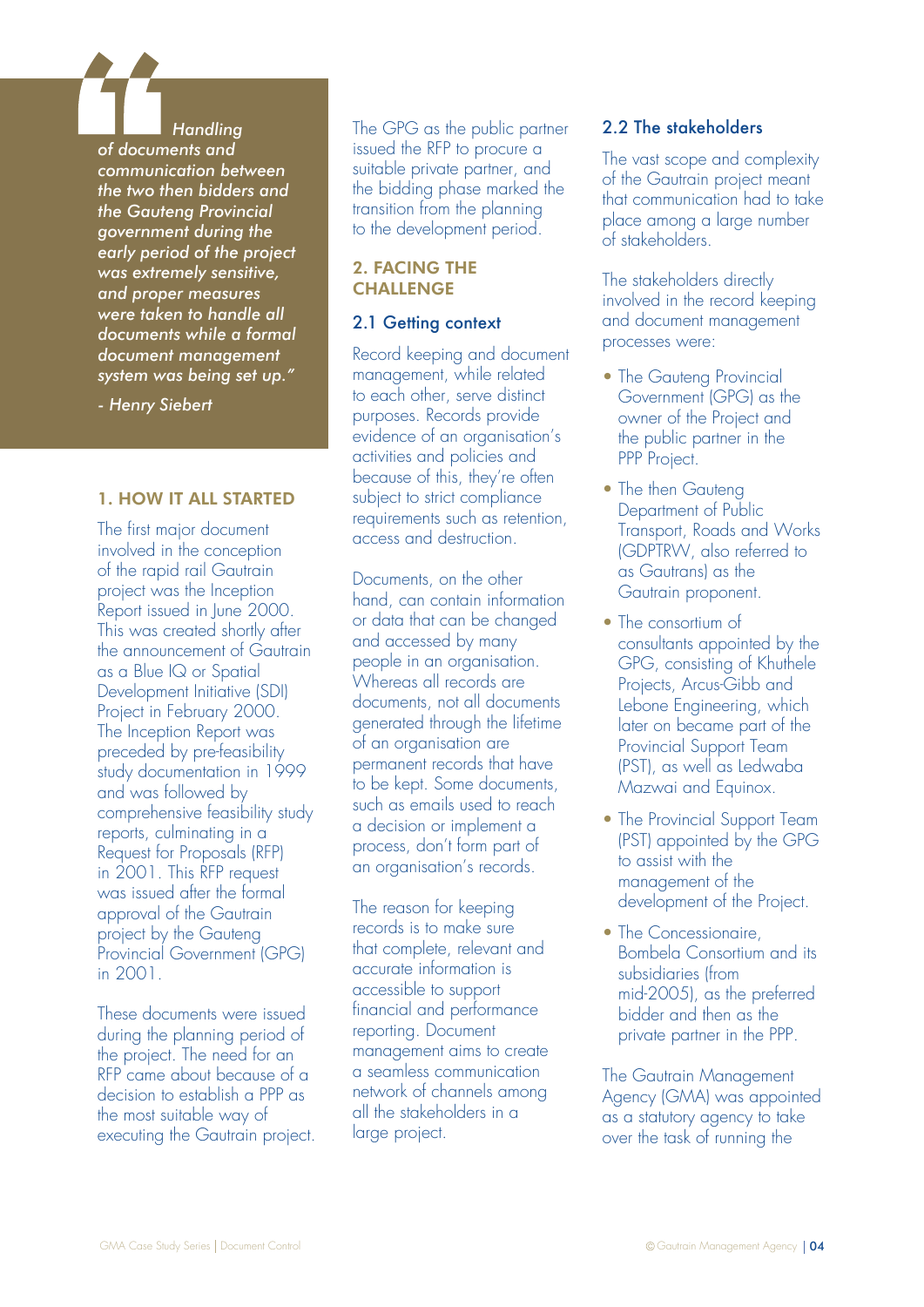project at the beginning of the operational period. The GMA was therefore not involved in record keeping and document management during the development period of the project.

# 2.3 Specific challenges

The various challenges experienced in setting up and maintaining a record keeping and document management system for the Gautrain project included:

- The complexity of the Gautrain project
- Intensive consultation and document management requirements
- Tight timelines
- An initial lack of a formalised and integrated record keeping and document management system
- Implementing a formal document control process, including deciding on the best technology to use

These are discussed in detail in the next section.

# 3. GRAPPLING WITH THE ISSUES

# 3.1 Complexity of the Gautrain project

Just why was this project so complex? We list some of the main events and accompanying documentation below to explain this.

A group of consultants were appointed in 2000 to assist the GPG with the execution of the Gautrain project.

A project office for the Gautrain was officially opened and operational on 1 March 2003, and this is where all the appointed consultants worked.

# THE APPOINTED CONSULTANTS WERE:

Khuthele Projects (project leadership and management)

Arcus-Gibb (engineering consultants)

Lebone Engineering (engineering consultants)

> Ledwaba Mazwai (legal consultants)

Equinox (marketing and communication)

The group had extensive experience with public transport and rail projects and transportation planning in general, and together they formed what became known as the Provincial Support Team (PST).

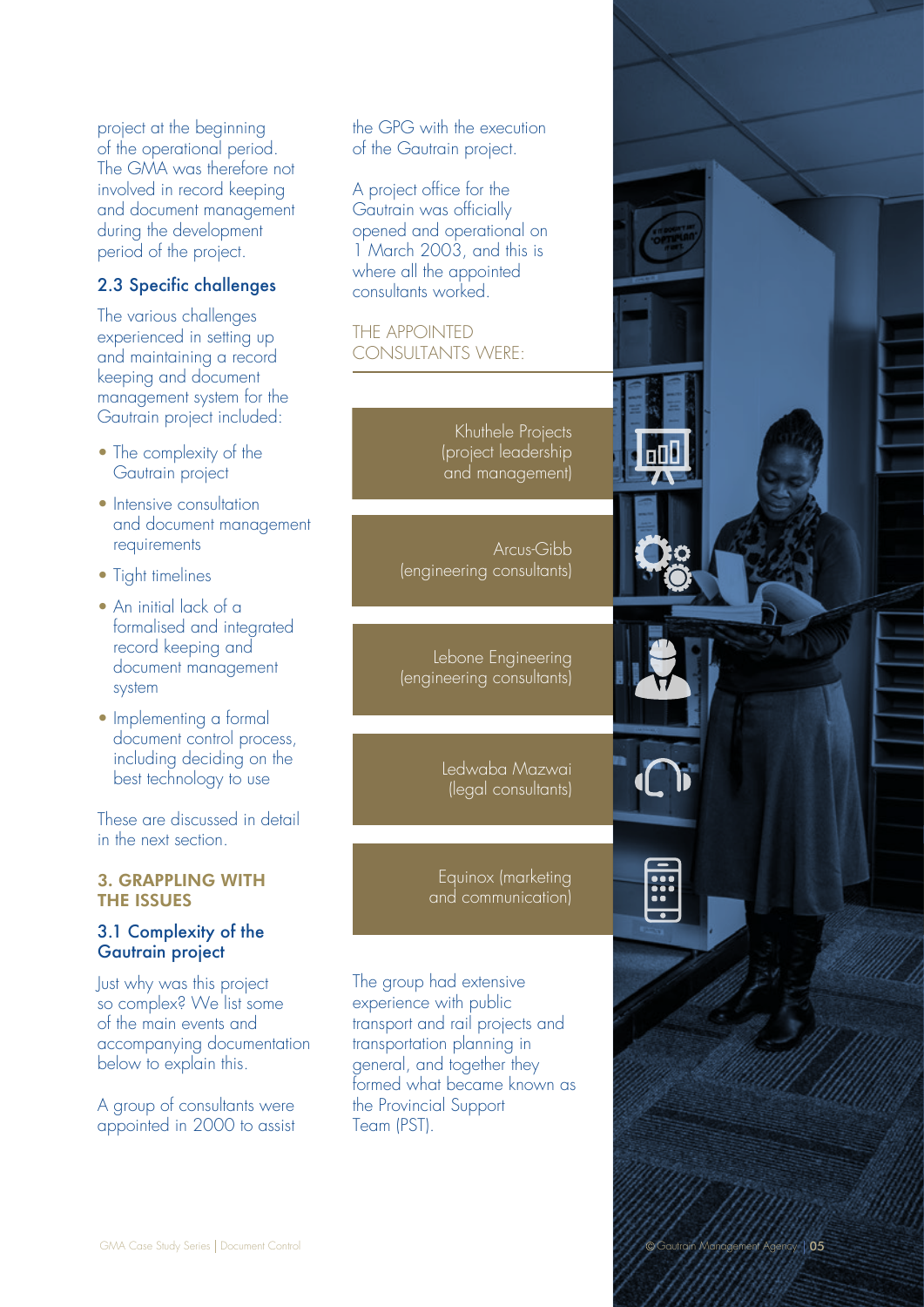Khuthele Projects was responsible for record keeping and document management during the planning period. The activities of all the consultants generated a huge amount of documentation during this planning phase.

The planning period consisted of the following four main phases, with the accompanying documentation:

- $\mathbb U$  The Project Inception
- 2) The Feasibility Assessment, including the needs assessment and system planning
- 3) The Project Specification and the Request for Proposals
- Preliminary Design Reviews 4

As well as this key documentation, regular progress reports on the project had to be submitted by the PST to the MEC for Transport and Public Works.

The GPG, in collaboration with the PST, decided to complete certain facets of the project during the planning period, before the private partner was appointed. Important among these were the environmental impact assessments (EIA). When tracing the EIA process (set out in a separate case study), it becomes immediately apparent that this was one of the most prolific processes in terms of document generation.

 $2002$ 

2003

2005

2006

2009

2004

The initial EIA process was undertaken between 2002 and 2004 when the final amended Record of Decision (RoD) was issued in April 2004, following the consideration of appeals emanating from the EIA process.

Between September 2003 and June 2005, the Gautrain Project Evaluation Committee was involved in evaluating bid documents that were received from the ums, Gauliwe and Bombela. The Proposal Evaluation Process included a Best and Final

#### Negotiations with Bombela began in 2005 and were recorded in the form of minutes. Briefing notes were used to communicate with the bidder, especially on technical issues.

From this period onwards, partners operated a duplicated record keeping and document management system, as discussed later on in this case study.

# EIA PROCESS & TIMELINE

The MEC endorsed the authorisation of the project, as well as the recommended route alignment approved by the original RoD issued in September 2003. But the EIA process had to be redone after the private partner was appointed in 2005, because of route alignment and other changes introduced by the private partner. In the end, the EIA process for the Gautrain project was only completed in 2009.

The preferred bidder, the Bombela Consortium (known as the Concessionaire), was announced in July 2005.

The Concession Agreement (CA) was signed in September 2006 once negotiations had been finalised. This marked the official commencement of construction, known as the development period of the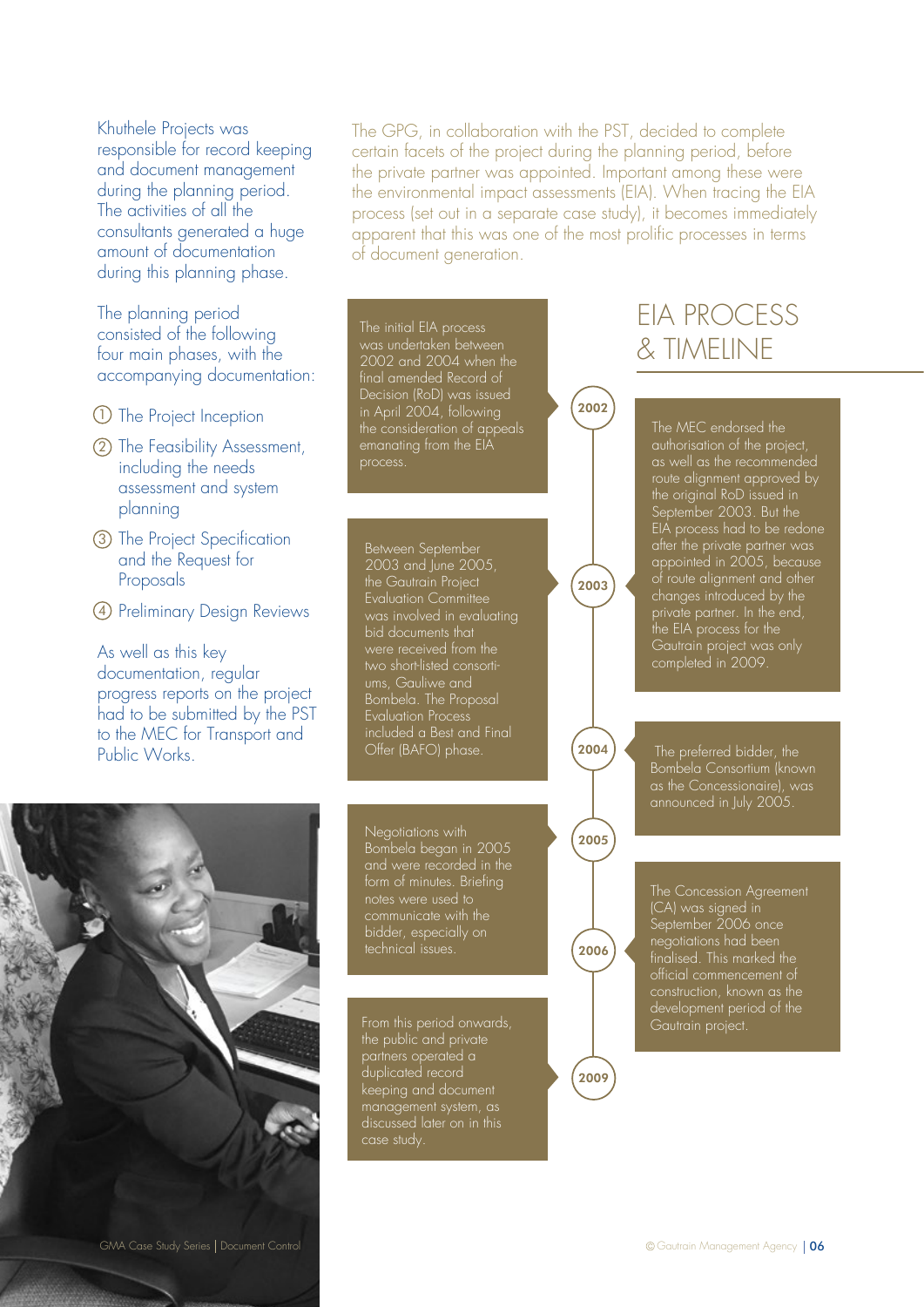# 3.2 Intensive consultation and document management requirements

A high degree of consultation was required for the Gautrain project, especially during the planning period. This is because the project needed many interactions with local and provincial stakeholders and role players, as well as members of the public.

Where matters such as EIA and land acquisitions directly affected the public, there was direct consultation between the PST and the broader Gauteng community.

The EIA consultation process alone amounted to one of the biggest public participation processes undertaken in South Africa. It included numerous focus group meetings, public forums and consultations with private and public owners. The land acquisitions process also required extensive consultation, since over 1000 properties had to be expropriated and/or proclaimed to make way for the Gautrain.

The Gautrain project generated significant media and public interest. Some members of the public supported it, but many were initially opposed to it for various political, environmental and individual reasons, especially where land belonging to members of the public had to be acquired. For this reason, it was crucial to manage communication in a way that allowed for clear, unbiased and technically

correct messages using a fully transparent process. A database was set up by the PST for stakeholder communication, as well as a number of press releases and focused press conferences.

# 3.3. Tight timelines

The target date for commissioning the Gautrain rapid rail service by 2005 meant that there was an extremely tight implementation programme.



When it came to internal technical matters, the PST invited technical representatives from the main role players to participate directly in the Project Review Committee. They established strategic milestones and invited role players to provide their input. Targeted consultative conferences were also established to obtain input from technical experts.

The PST arranged consultation meetingswith the metropolitan councils, local authorities and other role players and most of these meetings took place on a task group level, rather than at the Project Review Committee level.

This, together with the complexity of the project required intensive interaction among the team members and consultation with various stakeholders.

Also as a result of the tight timelines, implementation of the groundwork during the planning period had to be fast tracked. A phased approach couldn't be used for this, since many of the phases overlapped and tasks had to be carried out simultaneously in order to achieve targets.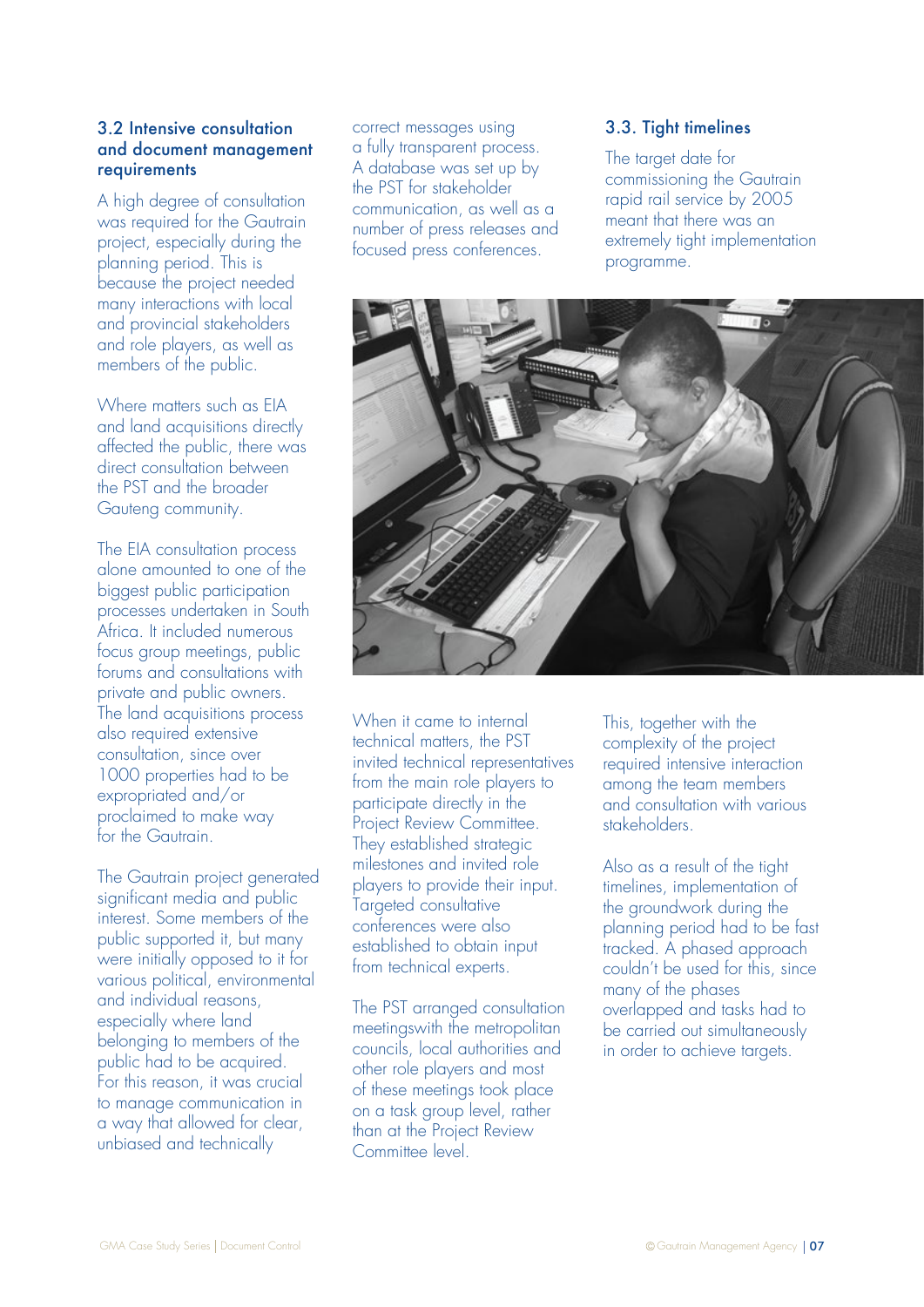This posed a challenge for the record keeping and document management process, which had to be structured in a way that dovetailed with the project programme to ensure that time constraints were met.

# 3.4 Initial lack of formalised and integrated record keeping and document management system

The document management system was not formalised at the beginning of the project. Rather, the following processes were in place:

- The respective offices of the PST team members communicated via the secretaries of the support teams.
- There was no thorough, centralised organisation of the document control process, as each team member kept their own documents.
- The Project Administrator at the time, Johan Venter, was the only person who received all documentation and correspondence between 2003 and 2005, while a proper documentation system was being developed.
- A register of documents received was kept at reception. Except for email correspondence, all records and documents were kept in physical, hard copy format.
- Johan was assisted by Nina Otto who worked for Khuthele as an engineer. Nina was responsible for organising the weekly PST meetings where other

 employees took minutes, which were then emailed to Johan.

• Even though there was no centralised document control system, care was taken to scan and keep documents: at least 98% of the documents during the planning period of the project were kept.

During the bidding process, the handling of document and communication between the two then bidders and the GPS was extremely sensitive. Because of this, proper measures were taken to manage all documentation before the implementation of a formal document control system.

# 4. WHAT WAS DONE

The PST implemented a formal digital document control system for the Gautrain in 2005 as follows:

André Beukes, an engineering member of the PST, started a review of the process flow for technical documentation: he got input from every team member to determine how the document control process should proceed.

1

As a result, ProjectWise (a digital document control system) was adopted – both for correspondence and reviews.

3

2

Johan Venter and Bentley, the distributors of ProjectWise, worked together to customise this system.

All stakeholders were then trained including Bombela, the preferred bidder.

4

Since the ProjectWise environment was shared with Bombela, the PST set strict access protocols in place to prevent any unauthorised access. This took into account project reporting requirements set out in Schedule 30 of the Concession Agreement.

5

The PST developed a workflow process for technical documentation, which was later called Review Sheet. The chosen bidder Bombela & PST used Review Sheet to review all the technical documents.

6

Bentley offered training to PST members as well as relevant members of the Concessionaire. A Bentley representative was stationed in the PST offices to help both the PST and Bombela with technical issues and to provide support.

7

Thanks to the PST adopting the ProjectWise system, record keeping and document management were centralised at the beginning of the development period. The PST also appointed a document control manager and three document controllers at the beginning of this development period. Later on they appointed a chief document controller and six more document controllers.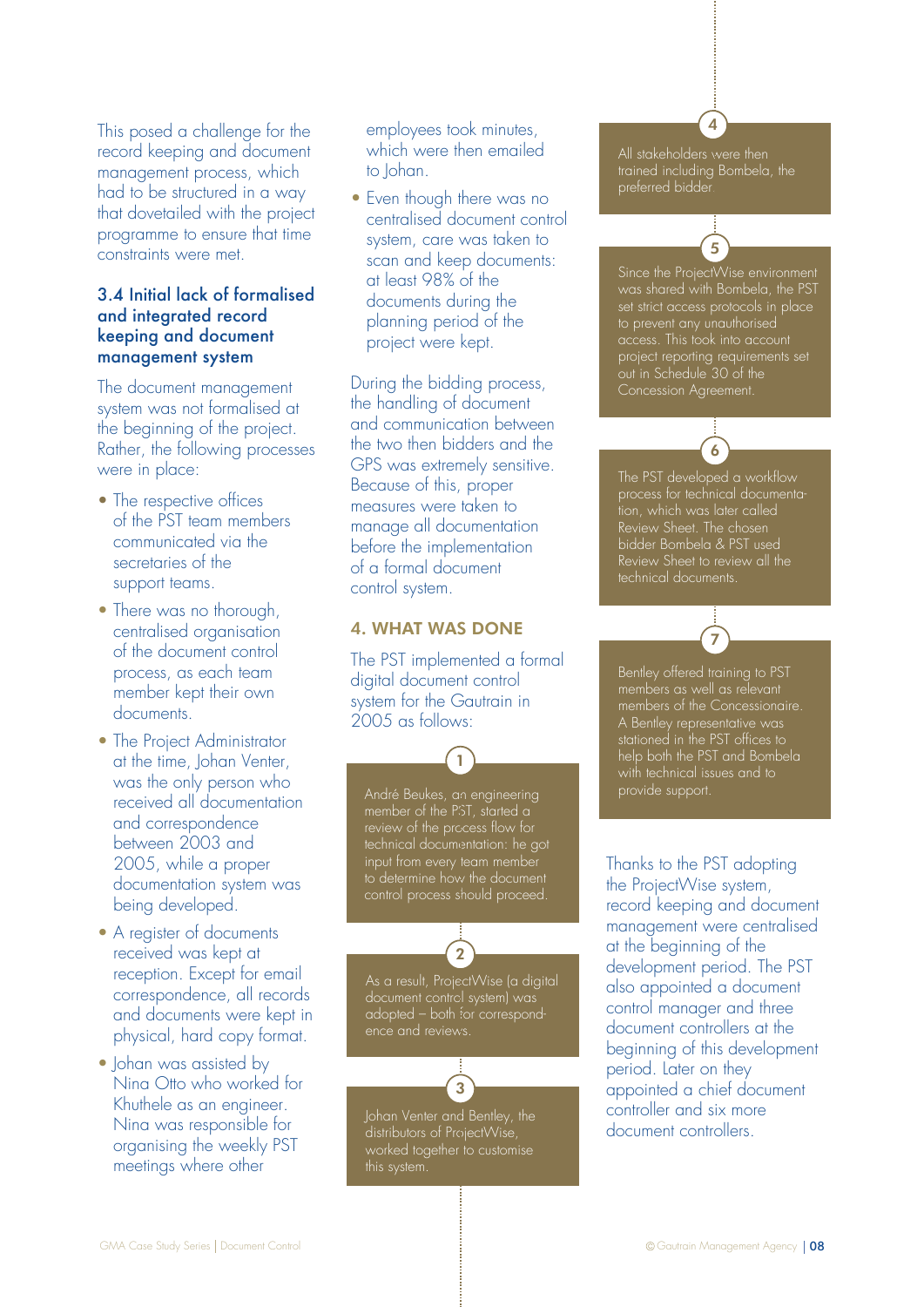# How did the ProjectWise system work?

The PST adopted a dual system for record keeping: Bombela submitted documents in an allocated folder, The Province Document Controllers would then drag and drop the documents in the Province folder not accessed by Bombela. All this was done in accordance with Schedule 30 of the CA. In the change-over to ProjectWise, all hard copy documents had to be scanned into the ProjectWise system and care had to be taken to ensure that documents were legible and searchable.

Between 200-400 document reviews were done every month.There were three document control disciplines, in addition to the operations reviews: electrical engineering, civil engineering and management.

The PST introduced a document classification system:

- All original documents were filed separately and marked as originals, and weren't allowed to be taken from document control. If the original was required for signature, it was treated as a working document (invoices were an example of this).Copy 1 was regarded as a pending document and Copy 2 was used as an active/ working document.
- They introduced a unique numerical referencing system.
- They introduced directive



 sheets to mark the action required for the document, denoting the urgency, as well as the parties it was intended for.

• They used colour coding for classifying reviews.

The PST experienced challenges with this system on three levels: people, processes and technology.

- The document management of correspondence posed a particular challenge because correspondence nearly always requires a short reply timeline. This meant constant checking on the part of people, including sending out weekly reminders on outstanding correspondence.
- An early warning system had to be built into the process with emails and phone calls to notify the relevant people when urgent documents needed to be reviewed or if there were any issues regarding their attention.
- The PST faced a technological challenge initially in sourcing

 compatible components to use in the ProjectWise system, such as scanners and software programmes.

• Every upgrade of ProjectWise also posed a challenge because of software compatibility and infrastructure suitability.

# 5. WHAT WAS LEARNT

### What worked well?

The PST team was proactive in ensuring an efficient document control process was used during the initial stages of the project, before the formal document control system was implemented. The following aspects particularly helped in the success of the initial process:

- All information that would be required for disputes or legal processes was clearly flagged.
- An early identification process of critical documents was implemented.
- A database was set up for stakeholder communication, press releases and focused press conferences.
- Good working relations